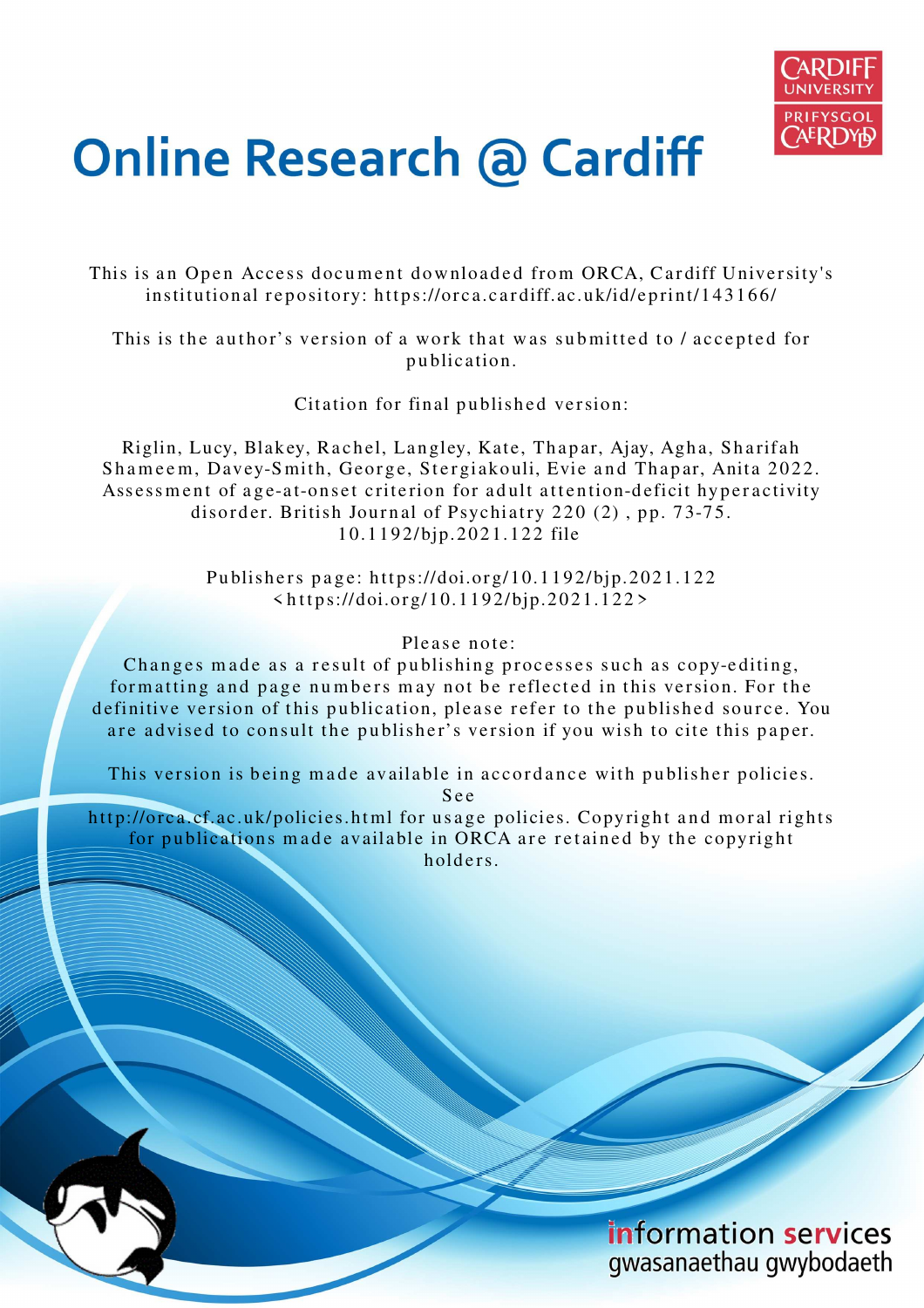## **Assessment of age-at-onset criterion for adult attention-deficit hyperactivity disorder**

Lucy Riglin<sup>1</sup>, Rachel Blakey<sup>2</sup>, Kate Langley<sup>1,3</sup>, Ajay K Thapar<sup>1</sup>, Sharifah Shameem Agha<sup>1</sup>, George Davey Smith<sup>2</sup>, Evie Stergiakouli<sup>2</sup>, Anita Thapar<sup>1\*</sup>

<sup>1</sup> Division of Psychological Medicine and Clinical Neurosciences, MRC Centre for Neuropsychiatric Genetics and Genomics, Cardiff University, UK

<sup>2</sup> Population Health Sciences and MRC Integrative Epidemiology Unit, University of Bristol, Bristol, UK

<sup>3</sup> School of Psychology, Cardiff University, Wales, UK

\*Corresponding author. Division of Psychological Medicine and Clinical Neurosciences, Cardiff University School of Medicine, Hadyn Ellis Building, Maindy Road, Cathays, Cardiff CF24 4HQ. Tel: +442920 688325. Email: thapar@cardiff.ac.uk.

## **Summary**

To investigate the accuracy of the age-at-onset criterion in those who meet other DSM-5 ADHD criteria (N=138), using a prospective population cohort, we compared four different approaches to asking those at age 25 years when their symptoms started. Receiver Operating Characteristic curves showed variation between the approaches ( $\chi_{(3)}=8.99$ , p=0.03); all four showed low discrimination against symptoms that had been assessed when they were children (area under the curve 0.57-0.68). Asking adults to recall specific symptoms may be preferable to recalling at what age symptoms started. However limitations to retrospective recall add to debate on the validity of ADHD age-at-onset assessment.

**Keywords.** ADHD, adult, age-at-onset, retrospective, ALSPAC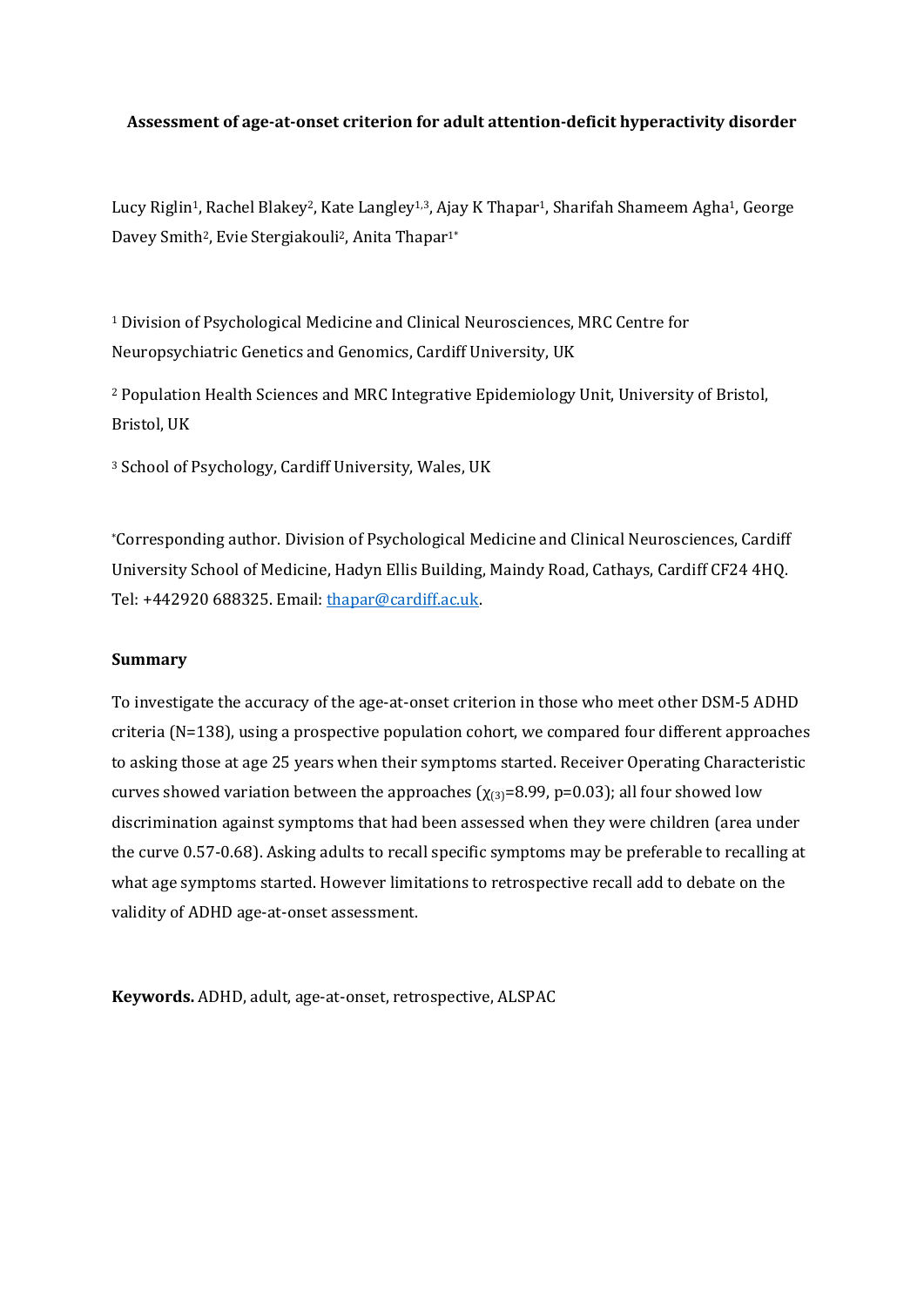## **Assessment of age-at-onset criterion for adult attention-deficit hyperactivity disorder**

One criterion required for a diagnosis of ADHD is symptom onset before age 12 years (1). When individuals first present to clinicians as adults, this requires retrospective recall of symptoms and likely limits accuracy (1, 2) due to both false-positives and false-negatives (3). Identifying the optimal method to assess ADHD age-at-onset is an important question for adult psychiatrists. We compared the accuracy of four different ways to assess ADHD age-at-onset in a prospective population cohort. We focus on those who met the other DSM-5 criteria for ADHD at age 25 years: at-least five inattentive or five hyperactive/impulsive symptoms plus impairment.

#### **Method**

We analysed data from the Avon Longitudinal Study of Parents and Children (ALSPAC) (4) which includes repeated assessments since pregnancy (see Supplementary Material). Ethical approval was obtained from the ALSPAC Law and Ethics Committee and Local Research Ethics Committees. Informed consent was obtained from participants following the recommendations of the ALSPAC Ethics and Law Committee at the time.

138 (42% male) individuals met DSM-5 symptom and impairment criteria at age 25 with complete data on age-at-onset and ADHD symptoms assessed in childhood (see below).

Age 25 assessment: DSM-5 symptom and impairment criteria were assessed using self-reports of the Barkley Adult ADHD Rating Scale (BAARS-IV)(5, 6). Parents also completed the BAARS-IV: these data were used for sensitivity analyses (see below).

The BAARS-IV uses two sets of questions for age-at-onset – (a) s*pecify age*: individuals were asked to recall as precisely as possible at what age these problems (ADHD symptoms) began to occur (in years) and (b) *rate behaviour between 7 and 12 years:* individuals were asked to rate the frequency of 18 DSM-5 ADHD symptoms on a 4-point scale.

We generated four retrospective definitions of ADHD age-at-onset before age 12 years:

- (i) *Specified age* that ADHD symptoms began to occur was before age 12 years.
- (ii) *At-least one ADHD symptom* was endorsed as having been clinically significant (occurring 'often' or 'very often' (6)) between 7 and 12 years.
- (iii) *Several symptoms* (at-least three) were endorsed as having been clinically significant between 7 and 12 years (DSM-5 requires 'several' inattentive or hyperactive/impulsive symptoms present prior to age 12 years (7)).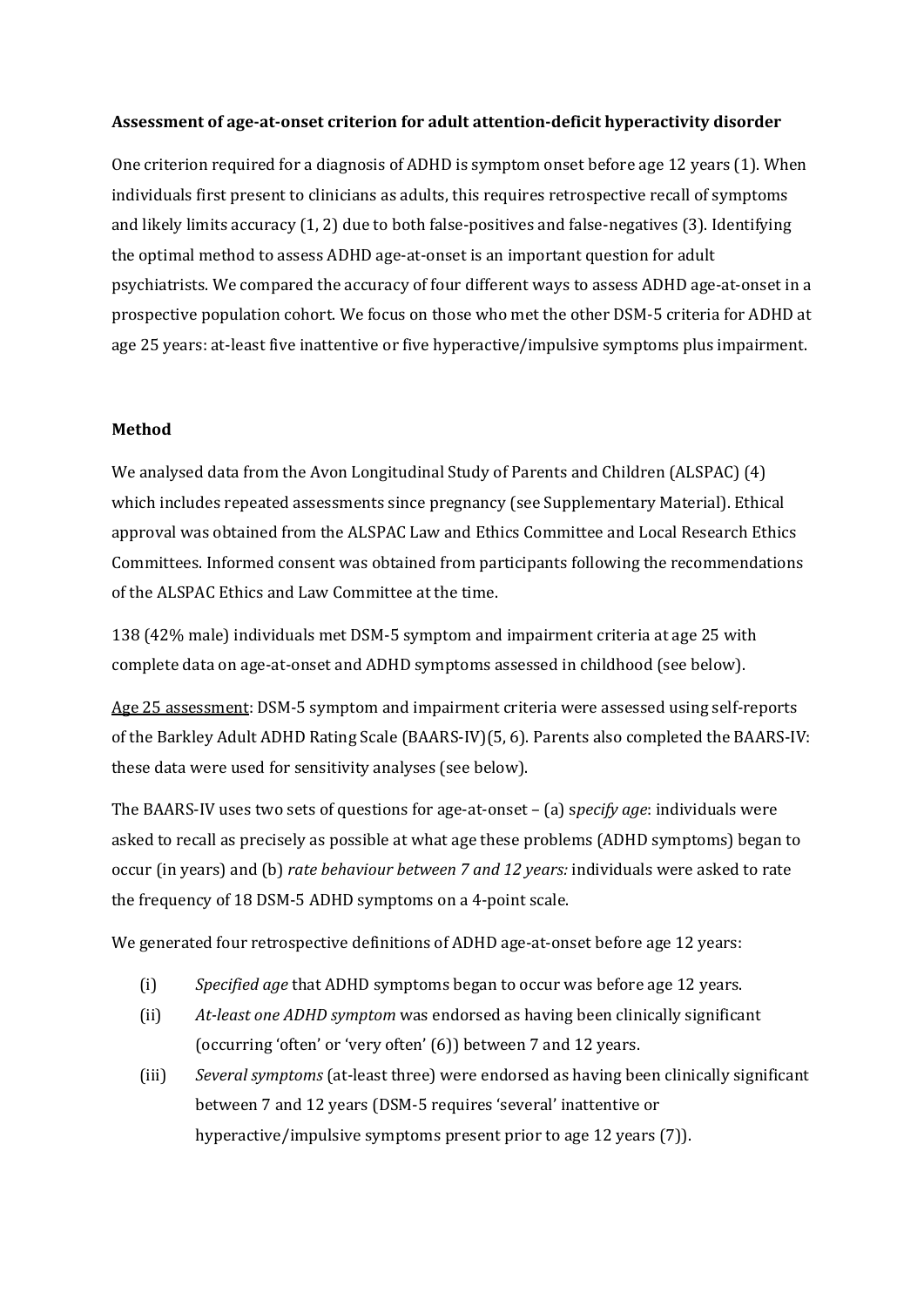(iv) *At least six inattentive or six hyperactive/impulsive symptoms* were endorsed as having been clinically significant between 7 and 12 years (DSM-5 symptom requirement for childhood ADHD (7)).

ADHD symptoms assessed during childhood: these had been assessed when these adults were aged 7, 8, 9 and 12 years using the 5-item ADHD subscale of the Strengths and Difficulties Questionnaire (SDQ)(8) rated by parents, as children's self-reports are unreliable (9). The SDQ is a screening questionnaire with symptoms in the past 6 months categorised as low  $(0-5)$ , slightly raised (6-7) or high (8-10)(8). Individuals with slightly raised or high symptoms (≥6) at any of these ages were defined as having ADHD symptoms when assessed in childhood: this was used to test the accuracy of adult retrospective reports of age-at-onset. This broad definition was used given the DSM-5 requirement that 'several' symptoms present prior to age 12 years (7).

Measures for sensitivity analyses: (a) ADHD assessed during childhood defined based on full ADHD diagnosis at age 7/10 years, measured using the parent-rated Development and Well-Being Assessment (9) (described in the Supplementary Materials), (b) age 25 assessments of age-at-onset using the parent-rated BAARS-IV.

Analyses: Receiver Operating Characteristic (ROC) curve analyses using Stata's *roccomp* function were used to examine the validity of the four retrospective assessments of ADHD ageat-onset in distinguishing those with versus those without ADHD symptoms when assessed in childhood.

## **Results**

Of those who met DSM-5 criteria for adult ADHD symptoms and impairment (N=138) at age 25, when asked to specify the age at which symptoms onset  $51\%$  (N=71) reported onset before age 12 years. When asked to rate behaviour between 7 and 12 years, 86% (N=119) retrospectively reported at-least one ADHD symptom, 72% (N=100) reported at-least three symptoms and 44% (N=61) retrospectively reported six inattentive and/or six hyperactive/impulsive symptoms.

Results for the four ADHD age-at-onset assessments are shown in Table 1. All approaches showed low discrimination in identifying ADHD symptoms assessed in childhood (AUC=0.57- 0.68), although there was evidence that this varied across the four approaches ( $\chi_{(3)}=8.99$ , p=0.03).

Reporting at-least one symptom showed the highest sensitivity (the proportion of those with symptoms when assessed in childhood correctly identified by retrospective reports) and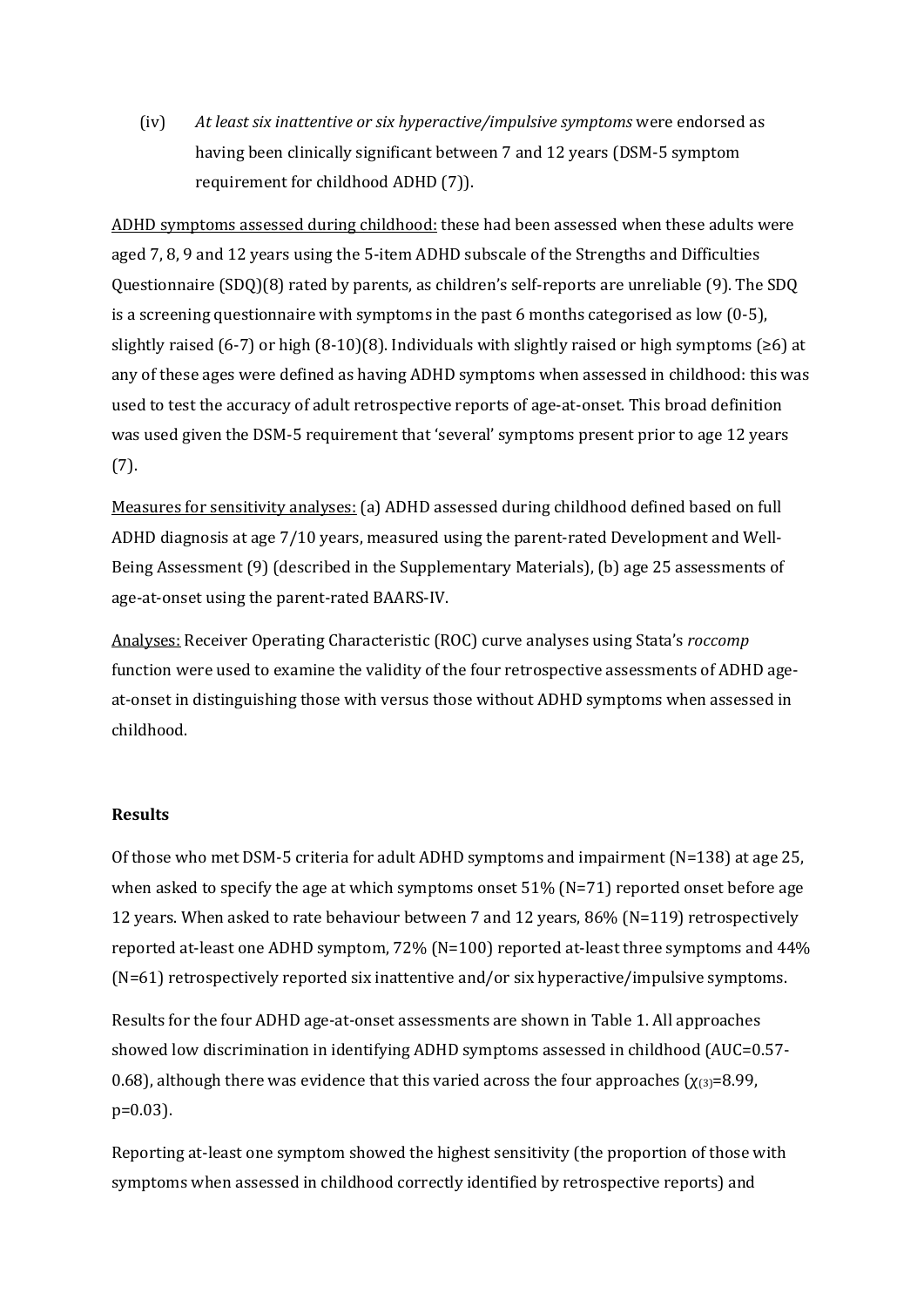negative predictive validity (NPV: the proportion of those retrospectively reported not to have childhood-onset correctly identified) and the lowest specificity (the proportion of those without symptoms when assessed in childhood correctly identified by retrospective reports) and positive predictive validity (PPV: the proportion of those retrospectively identified who did have symptoms when assessed in childhood). Conversely retrospectively endorsing at-least six inattentive or six hyperactive/impulsive childhood symptoms showed the highest specificity and PPV whereas specifying age showed the lowest sensitivity and NPV.

#### *Sensitivity analyses*

Sensitivity analyses where ADHD assessed in childhood was defined based on full diagnostic criteria are shown in Supplementary Table 1 ( $N=122$ ): this showed a similar pattern of results although with somewhat higher discrimination (AUC=0.60-0.81:  $\chi_{(3)}$ =96.00, p=1x10<sup>-20</sup>). Parent retrospective reports of age-at-onset at age 25, shown in Supplementary Table 2 ( $N=47$ ): this showed fairly low discrimination (AUC=0.63-0.70) with little evidence of variation across the four approaches  $(χ_{(3)}=1.19, p=0.76)$ .

#### **Discussion**

We found variation in the discrimination of four approaches to retrospectively assess ADHD age-at-onset at age 25 years; although all showed limited validity. This is consistent with a Brazilian birth-cohort findings (10). Of the four approaches, the highest proportion of participants met age-at-onset criteria when this was defined based on asking participants to retrospectively rate their behaviour between ages 7 and 12 years, and requiring the endorsement of at-least one of the 18 DSM ADHD symptoms: this definition (which does not fit with the DSM-5 requirement that 'several' symptoms present prior to age 12 years) resulted in the highest proportion of true positives (highest sensitivity) but also the fewest true negatives. Conversely the highest specificity (and lowest proportion of people identified) was found using the most stringent definition: the retrospective endorsement of at-least six inattentive and/or six hyperactive/impulsive childhood symptoms.

The alternative approach of asking participants to specify the age at which endorsed symptoms started resulted in the fewest true positives, i.e. this missed the most people who had ADHD symptoms when assessed in childhood. This provides tentative evidence that asking people to recall specific symptoms during a specific age period is preferable to recalling the age at which symptoms started. However none of the four approaches showed high accuracy, which is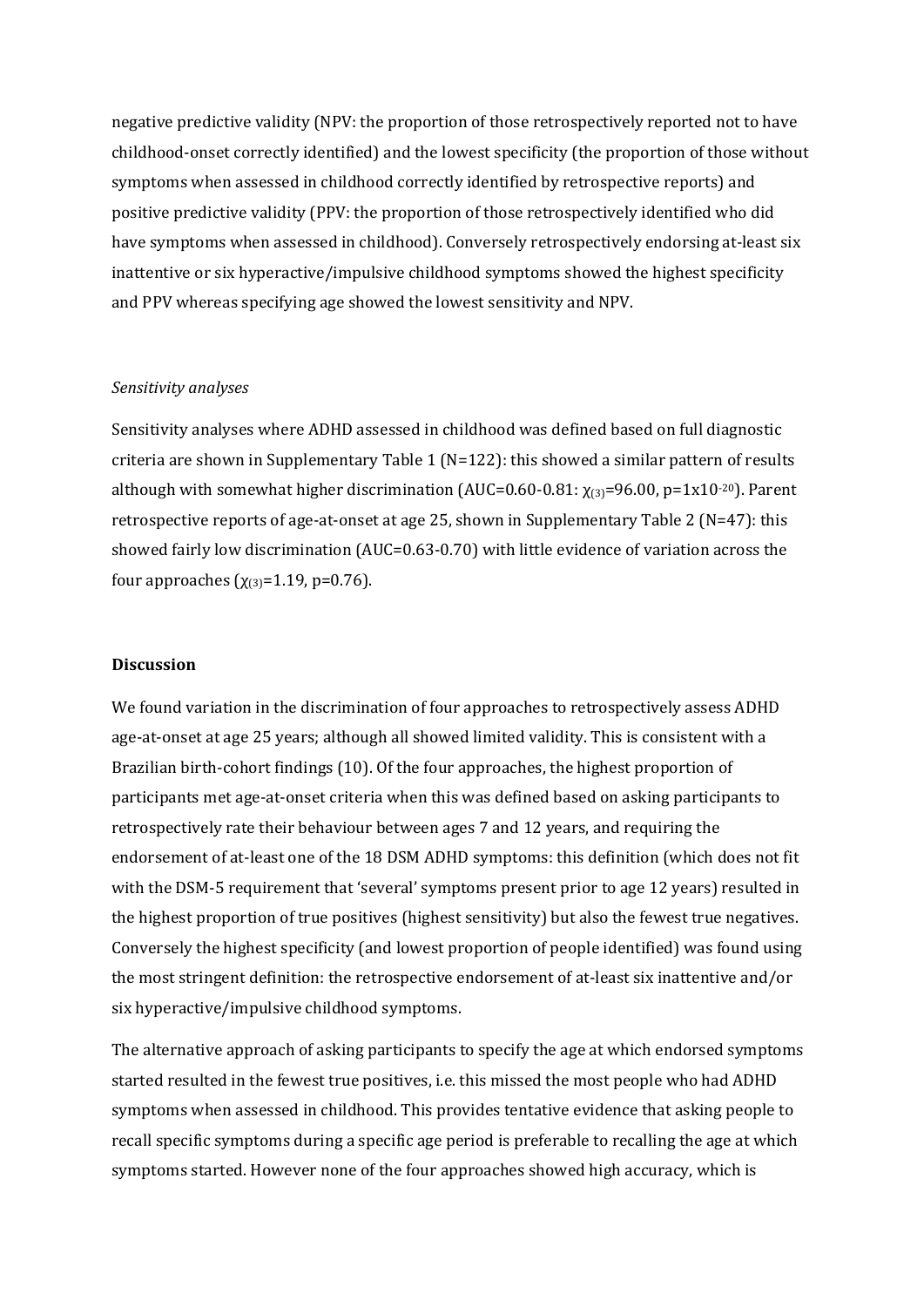consistent with previous work highlighting the limitations of retrospective recall (3). Sensitivity analyses defining ADHD assessed in childhood based on full DSM-5 diagnostic criteria (and requiring the retrospective endorsement of six inattentive and/or six hyperactive/impulsive childhood symptoms) showed moderate discrimination. This suggests that recall of more severe and impairing symptoms may be better than for just a few symptoms. In practice there is likely benefit in asking about specific ADHD symptoms in childhood and acquiring additional information from other sources, e.g. school reports.

While the age-at-onset criterion for ADHD is important from a developmental perspective (1), our results, alongside increasing evidence of "late-onset" ADHD (2), raise queries about its validity. Further research is needed to address the limitations of the current work, including limited sample size and non-random attrition. Defining age-at-onset is important for informing adult psychiatrists and diagnostic criteria.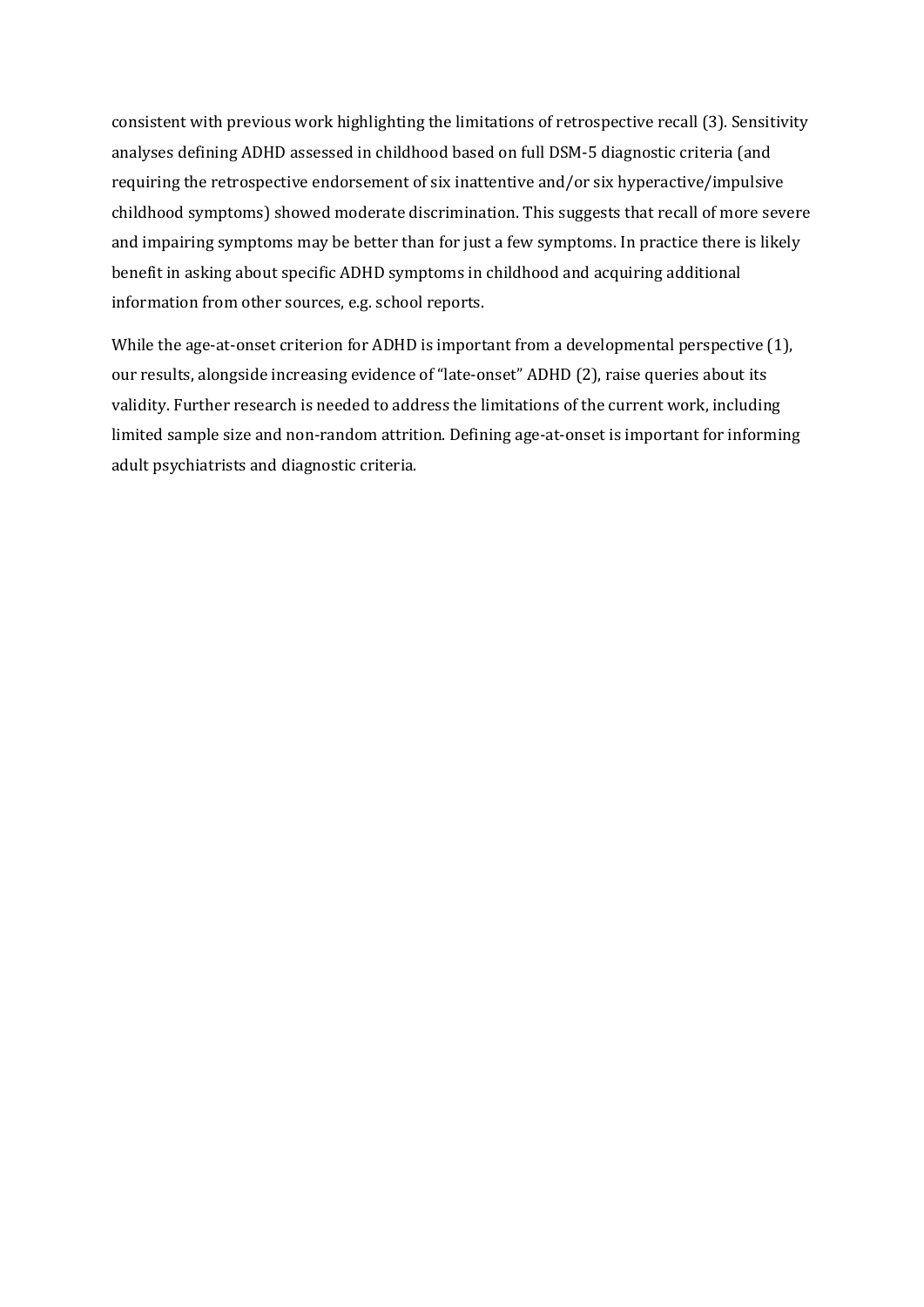## **Declaration of interest**: None.

**Funding:** The UK Medical Research Council and Wellcome (Grant ref: 217065/Z/19/Z) and the University of Bristol provide core support for ALSPAC. This publication is the work of the authors and Lucy Riglin and Anita Thapar will serve as guarantors for the contents of this paper. A comprehensive list of grants funding is available on the ALSPAC website (www.bristol.ac.uk/alspac/external/documents/grant-acknowledgements.pdf). The primary outcome measures used in the paper were specifically funded by the Wellcome Trust (204895/Z/16/Z) for age 25 data. RB, GDS, ES and KT work in a unit that receives funding from the University of Bristol and the UK Medical Research Council (MC\_UU\_00011/1 and MC\_UU\_00011/3). This research was funded by the Wellcome Trust (204895/Z/16/Z). For the purpose of Open Access, the author has applied a CC BY public copyright licence to any Author Accepted Manuscript version arising from this submission.

**Author Contribution:** LR and AT conceived and designed the study. LR analysed the data and wrote the first draft. All authors contributed to the interpretation of data for the work and provided critical revisions. All authors read and approved the submitted manuscript.

**Acknowledgements:** We are extremely grateful to all the families who took part in this study, the midwives for their help in recruiting them, and the whole ALSPAC team, which includes interviewers, computer and laboratory technicians, clerical workers, research scientists, volunteers, managers, receptionists and nurses.

# **Data availability:** The ALSPAC data management plan

(http://www.bristol.ac.uk/alspac/researchers/data-access/documents/alspac-datamanagement-plan.pdf) describes in detail the policy regarding data sharing, which is through a system of managed open access.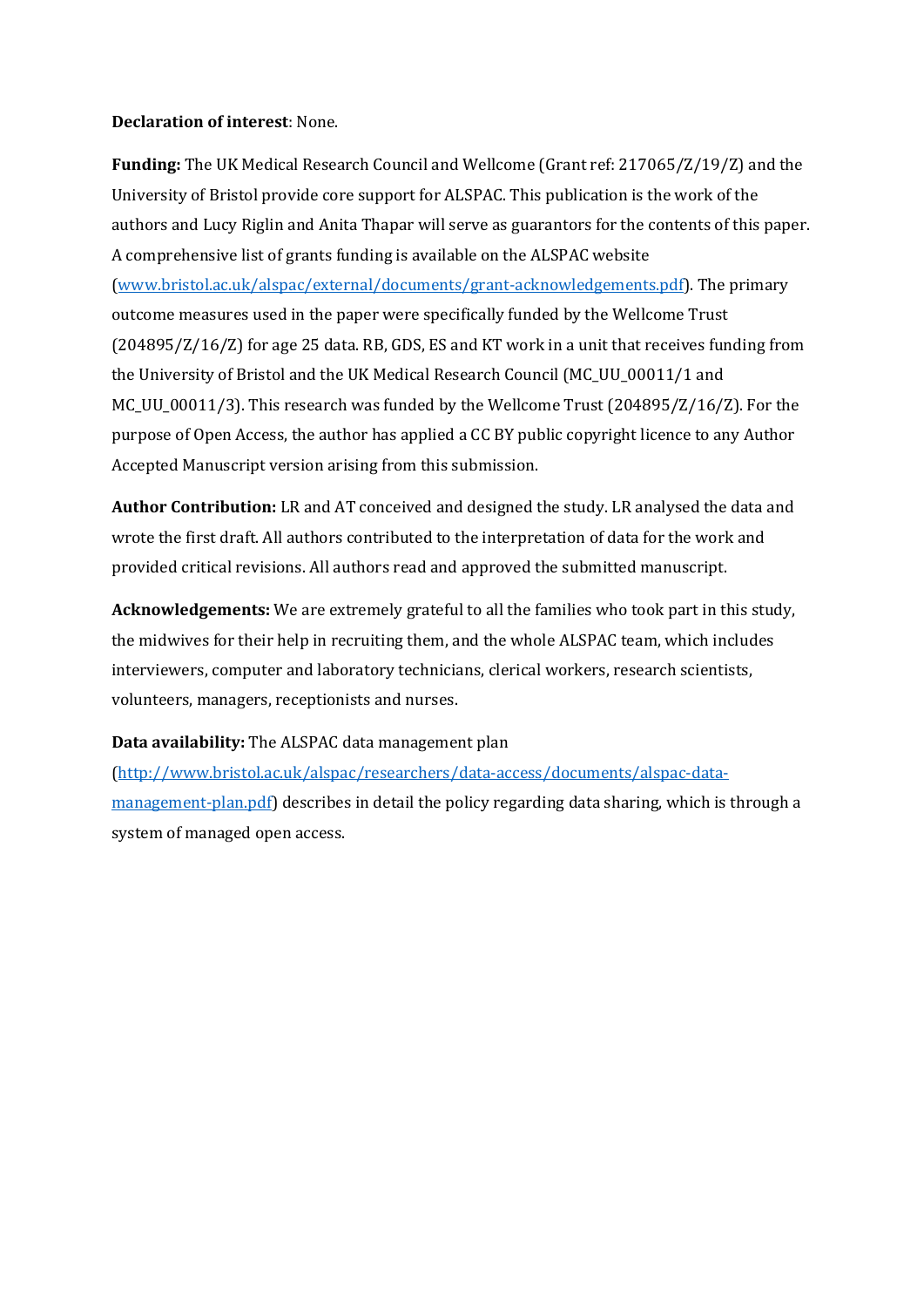**Table 1**. Discrimination of retrospective assessments of ADHD age-at-onset criterion in distinguishing those with and without ADHD symptoms when assessed in childhood, in youngadults with ADHD symptoms and impairment at age 25 years

|                                                    | <b>ROC AUC</b>    | Accuracy Sensitivity Specificity PPV |     |     |     | <b>NPV</b> |
|----------------------------------------------------|-------------------|--------------------------------------|-----|-----|-----|------------|
|                                                    | (95% CI)          |                                      |     |     |     |            |
| Specified age                                      | $0.60(0.52-0.69)$ | 60%                                  | 63% | 58% | 55% | 66%        |
| At-least one symptom                               | $0.57(0.51-0.62)$ | 53%                                  | 94% | 20% | 49% | 79%        |
| At least three (several) symptoms 0.62 (0.55-0.69) |                   | 59%                                  | 76% | 53% | 53% | 76%        |
| Six inattentive and/or six                         | $0.68(0.61-0.76)$ | 69%                                  | 65% | 72% | 66% | 71%        |
| hyperactive/impulsive symptoms                     |                   |                                      |     |     |     |            |

ROC = Receiver Operating Characteristic, AUC = area under the curve, PPV = positive predictive values, NPV = negative predictive values.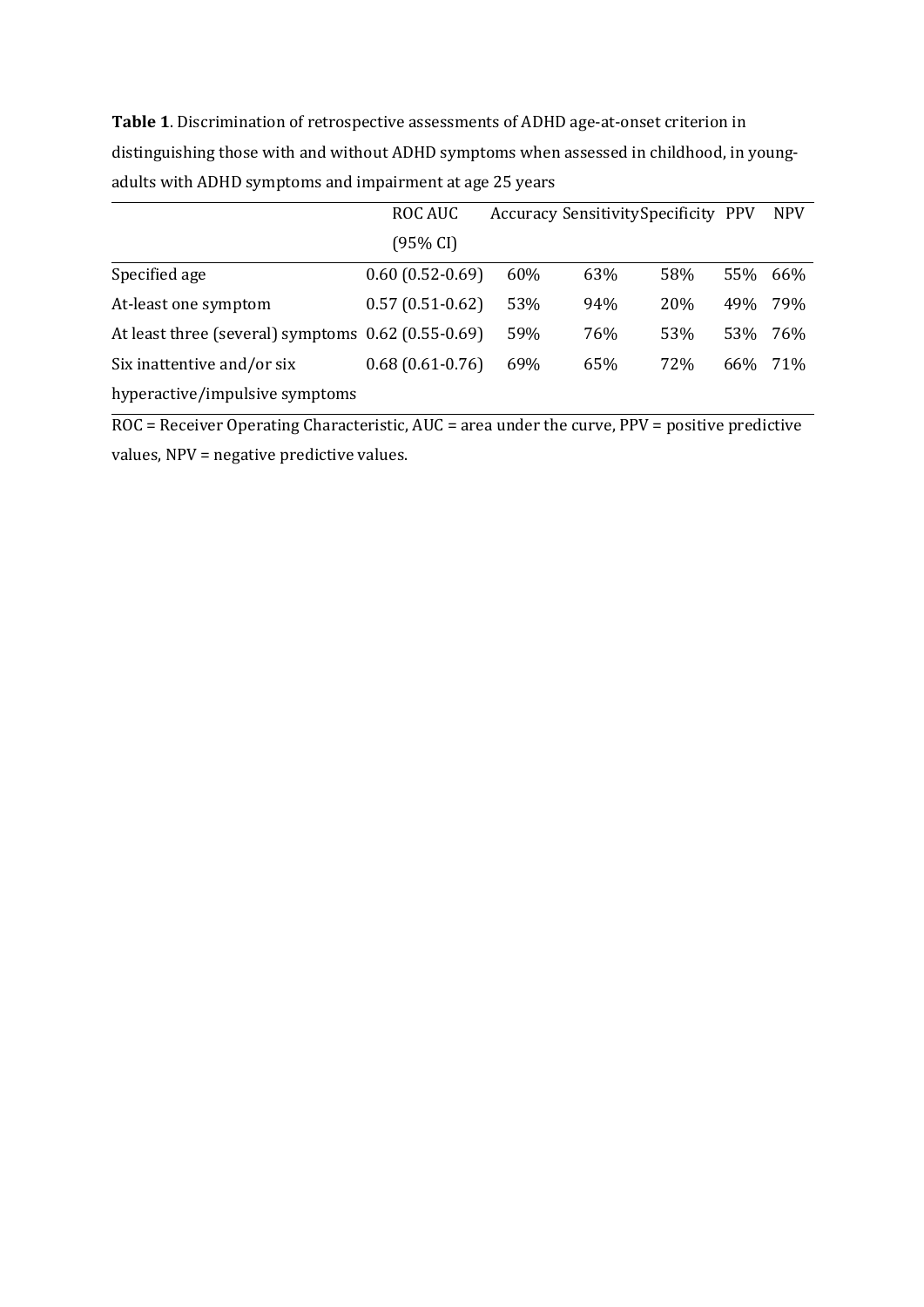# **References**

1. Thapar A, Cooper M, Rutter M. Neurodevelopmental disorders. Lancet Psychiatry. 2017; 4(4): 339-46.

2. Asherson P, Agnew-Blais J. Annual Research Review: Does late-onset attentiondeficit/hyperactivity disorder exist? J Child Psychol Psychiatry. 2019; 60(4): 333-52.

3. Henry B, Moffitt TE, Caspi A, Langley J, Silva PA. On the" remembrance of things past": a longitudinal evaluation of the retrospective method. Psychol Assessment. 1994; 6(2): 92.

4. Northstone K, Lewcock M, Groom A, Boyd A, Macleod J, Timpson N, et al. The Avon Longitudinal Study of Parents and Children (ALSPAC): an update on the enrolled sample of index children in 2019. Wellcome Open Res. 2019; 4: 51-.

5. Riglin L, Agha SS, Eyre O, Bevan Jones R, Wooton RE, Thapar AK, et al. Investigating the validity of the Strengths and Difficulties Questionnaire to assess ADHD in young adulthood. Psychiatry Research. 2021; 301: 113984.

6. Barkley RA. Barkley Adult ADHD Rating Scale-IV (BAARS-IV). Guilford Press, 2011.

7. American Psychiatric Association. Diagnostic and statistical manual of mental disorders, 5th edition. American Psychiatric Association., 2013.

8. Goodman R. The Strengths and Difficulties Questionnaire: a research note. J Child Psychol Psychiatry. 1997; 38(5): 581-6.

9. Goodman R, Ford T, Richards H, Gatward R, Meltzer H. The Development and Well-Being Assessment: description and initial validation of an integrated assessment of child and adolescent psychopathology. J Child Psychol Psychiatry. 2000; 41(5): 645-55.

10. Breda V, Rohde L, Menezes A, Anselmi L, Caye A, Rovaris D... Grevet E. (2020). Revisiting ADHD age-of-onset in adults: To what extent should we rely on the recall of childhood symptoms? Psychological Medicine, 50(5), 857-866.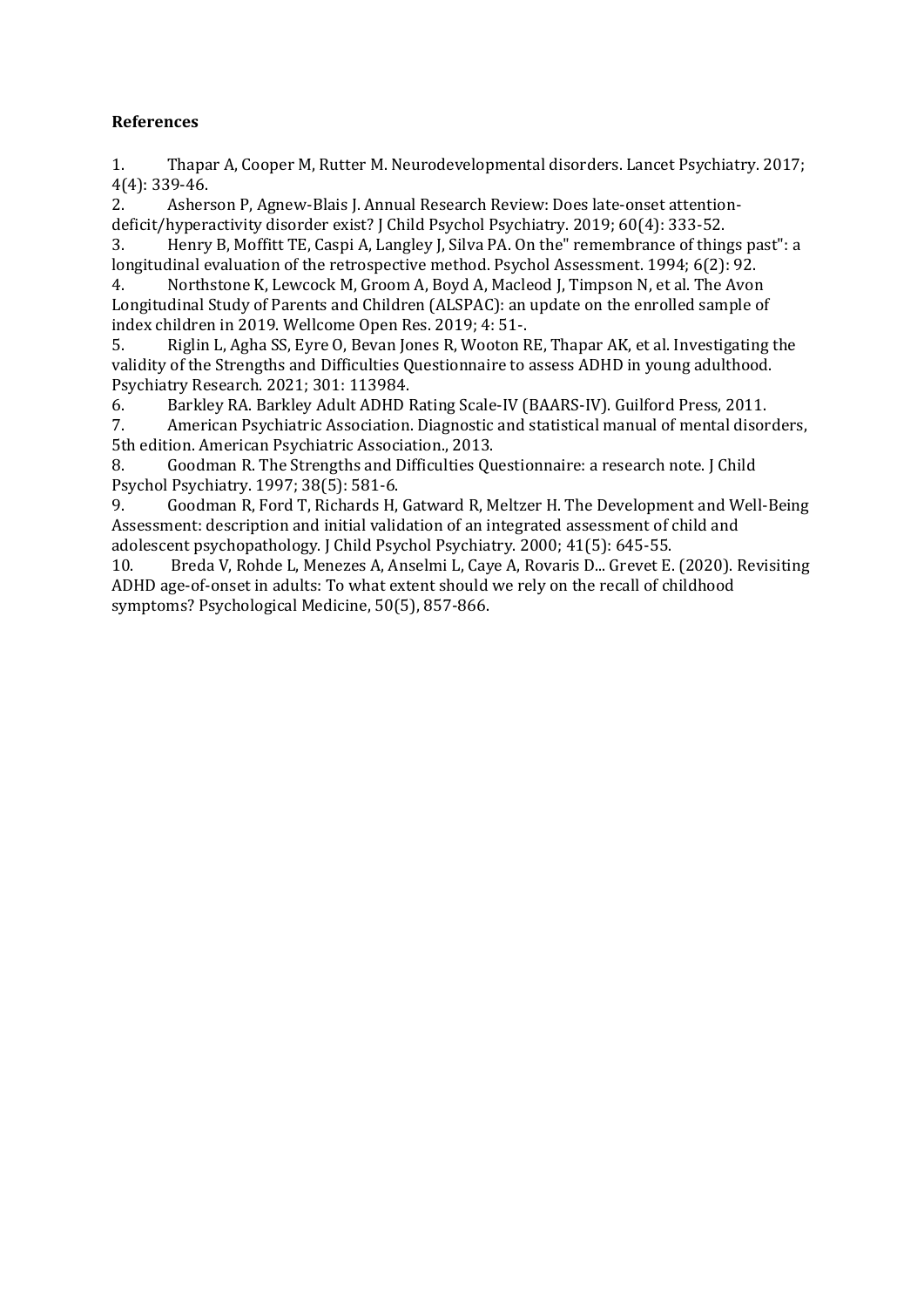#### **Supplementary Material**

#### **The Avon Longitudinal Study of Parents and Children (ALSPAC)**

Pregnant women resident in Avon, UK with expected dates of delivery 1st April 1991 to 31st December 1992 were invited to take part in the study. The initial number of pregnancies enrolled is 14,541 (for these at least one questionnaire has been returned or a "Children in Focus" clinic had been attended by 19/07/99). Of these initial pregnancies, there was a total of 14,676 foetuses, resulting in 14,062 live births and 13,988 children who were alive at 1 year of age. When the oldest children were approximately 7 years of age, an attempt was made to bolster the initial sample with eligible cases who had failed to join the study originally. As a result, the total sample size for data collected after the age of seven is therefore 15,454 pregnancies, resulting in 15,589 foetuses. Of these 14,901 were alive at 1 year of age. Where families included multiple births, we included the oldest sibling. Further details of the study, measures and sample can be found elsewhere (1-3). The number of individuals with sufficient data for inclusion in our analyses are shown in Supplementary Figure 1.

Part of these study data were collected and managed using REDCap electronic data capture tools hosted at the University of Bristol(4). REDCap (Research Electronic Data Capture) is a secure, web-based software platform designed to support data capture for research studies. Please note that the study website contains details of all the data that is available through a fully searchable data dictionary and variable search tool:

http://www.bristol.ac.uk/alspac/researchers/our-data/. Ethical approval for the study was obtained from the ALSPAC Law and Ethics Committee and Local Research Ethics Committees. Informed consent for the use of data collected via questionnaires and clinics was obtained from participants following the recommendations of the ALSPAC Ethics and Law Committee at the time.

#### **Childhood assessments of ADHD diagnosis**

ADHD was assessed at ages 7- and 10-years using parent reports of the Development and Well-Being Assessment (5), a well-established research diagnostic assessment. DSM-IV ADHD diagnosis were generated through computer algorithms (6), whereby children were defined as having a diagnosis if they were in the highest two computer predicted band (50% of children in this band predicted to have disorder). Individuals with a diagnosis at either age were coded as meeting full diagnostic criteria for ADHD in childhood (9/122: 7%, all of whom had ADHD symptoms when assessed in childhood as defined for our primary analyses). DAWBA assessments were included as a sensitivity, rather than primary measure of ADHD symptoms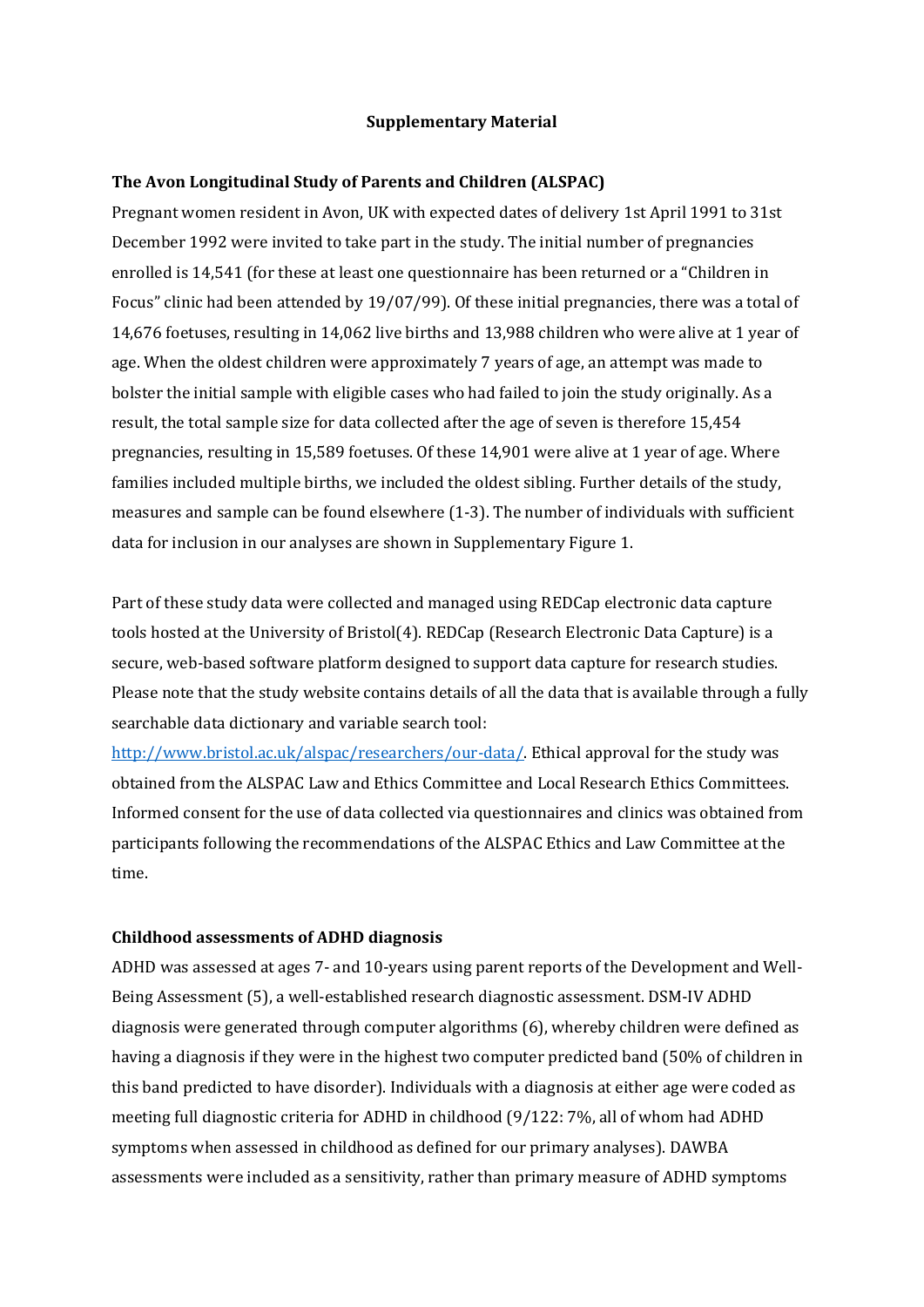during childhood because data were collected at fewer time-points (two time-points) compared to the Strengths and Difficulties Questionnaire (four time-points), thus giving a less complete assessment of the presence of childhood symptoms.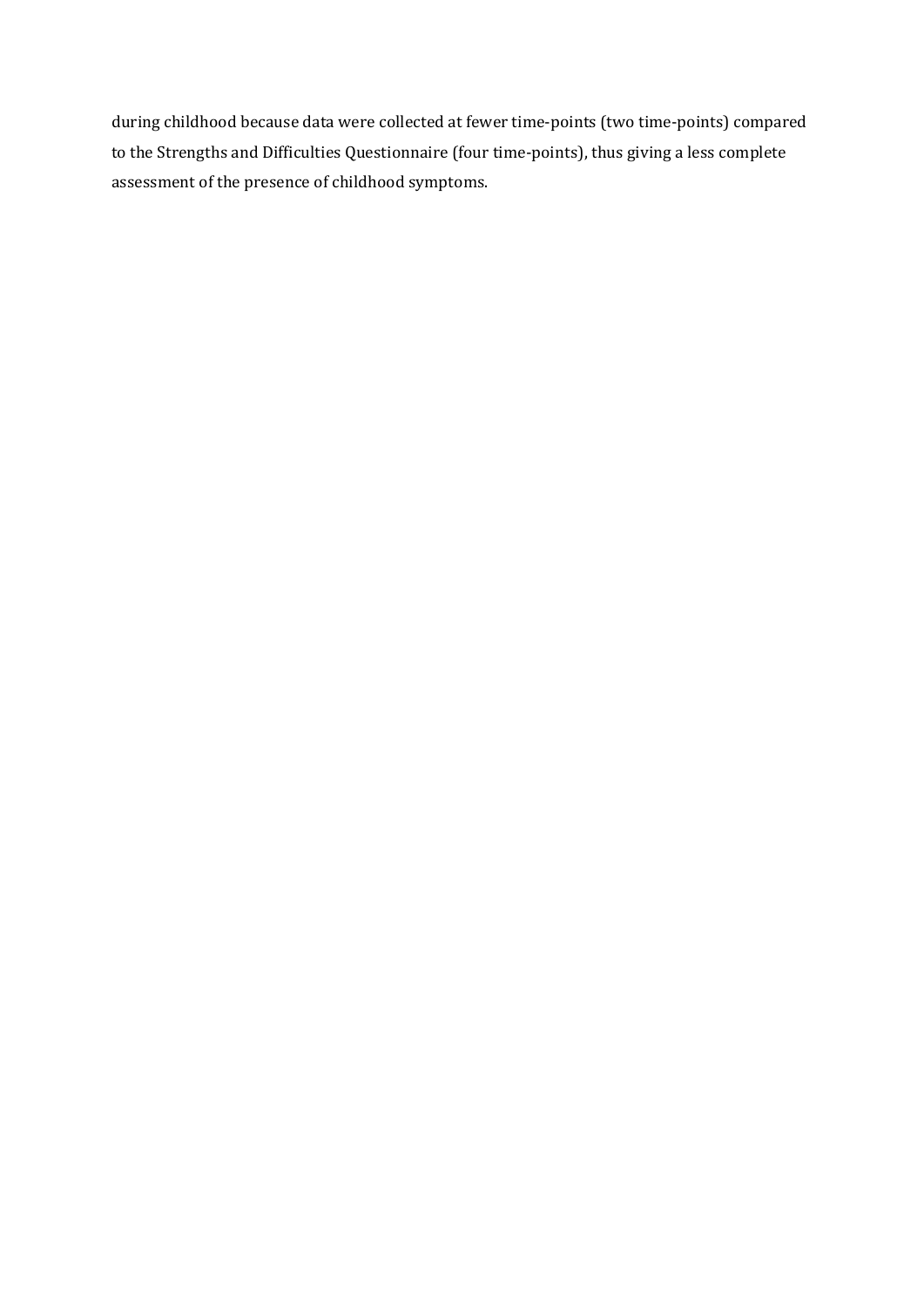**Supplementary Table 1**. Discrimination of retrospective assessments of ADHD age-at-onset criterion in distinguishing those with and without ADHD diagnosis when assessed in childhood, in young-adults with ADHD symptoms and impairment at age 25 years

|                                                      | ROC AUC           | Accuracy Sensitivity Specificity PPV |      |     | <b>NPV</b> |          |
|------------------------------------------------------|-------------------|--------------------------------------|------|-----|------------|----------|
|                                                      | (95% CI)          |                                      |      |     |            |          |
| Specified age                                        | $0.71(0.59-0.83)$ | 56%                                  | 89%  | 53% | 13%        | 98%      |
| At-least one symptom                                 | $0.60(0.55-0.61)$ | 22%                                  | 100% | 16% | 9%         | 100%     |
| At least three (several) symptoms $0.65$ (0.61-0.70) |                   | 36%                                  | 100% | 31% |            | 10% 100% |
| Six inattentive and/or six                           | $0.81(0.76-0.85)$ | 65%                                  | 100% | 62% |            | 17% 100% |
| hyperactive/impulsive symptoms                       |                   |                                      |      |     |            |          |

 $\overline{ROC}$  = Receiver Operating Characteristic, AUC = area under the curve, PPV = positive predictive values, NPV = negative predictive values.

**Supplementary Table 2**. Discrimination of retrospective assessments of parent-rated ADHD age-at-onset criterion in distinguishing those with and without ADHD symptoms when assessed in childhood, in young-adults with ADHD symptoms and impairment at age 25 years

|                                                    | ROC AUC           |     | Accuracy Sensitivity Specificity PPV |            |      | <b>NPV</b> |
|----------------------------------------------------|-------------------|-----|--------------------------------------|------------|------|------------|
|                                                    | (95% CI)          |     |                                      |            |      |            |
| Specified age                                      | $0.63(0.51-0.76)$ | 64% | 83%                                  | 43%        | 61%  | 71%        |
| At-least one symptom                               | $0.70(0.57-0.84)$ | 70% | 71%                                  | <b>70%</b> | 71\% | 70%        |
| At least three (several) symptoms 0.68 (0.55-0.82) |                   | 68% | 63%                                  | 74%        | 71%  | 65%        |
| Six inattentive and/or six                         | $0.69(0.58-0.80)$ | 68% | 42%                                  | 96%        | 91%  | 61%        |
| hyperactive/impulsive symptoms                     |                   |     |                                      |            |      |            |

ROC = Receiver Operating Characteristic, AUC = area under the curve, PPV = positive predictive values, NPV = negative predictive values.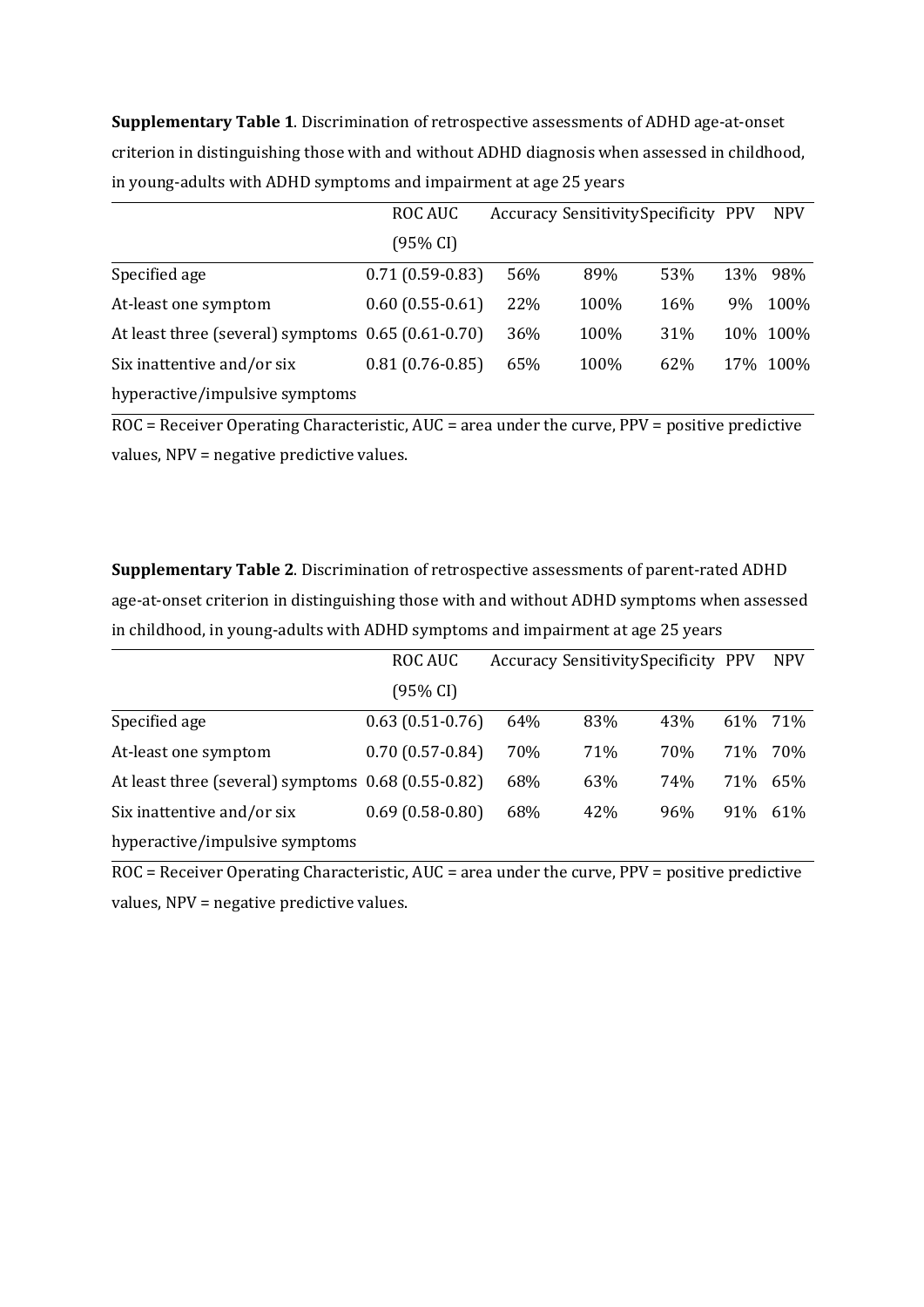**Supplementary Figure 1**. Individuals with sufficient data for inclusion in the analyses



SDQ = ADHD sub-scale of the Strengths and Difficulties Questionnaire, DAWBA = ADHD section of the Development and Well-Being Assessment. \*Symptoms present at any assessment or absent at every assessment.